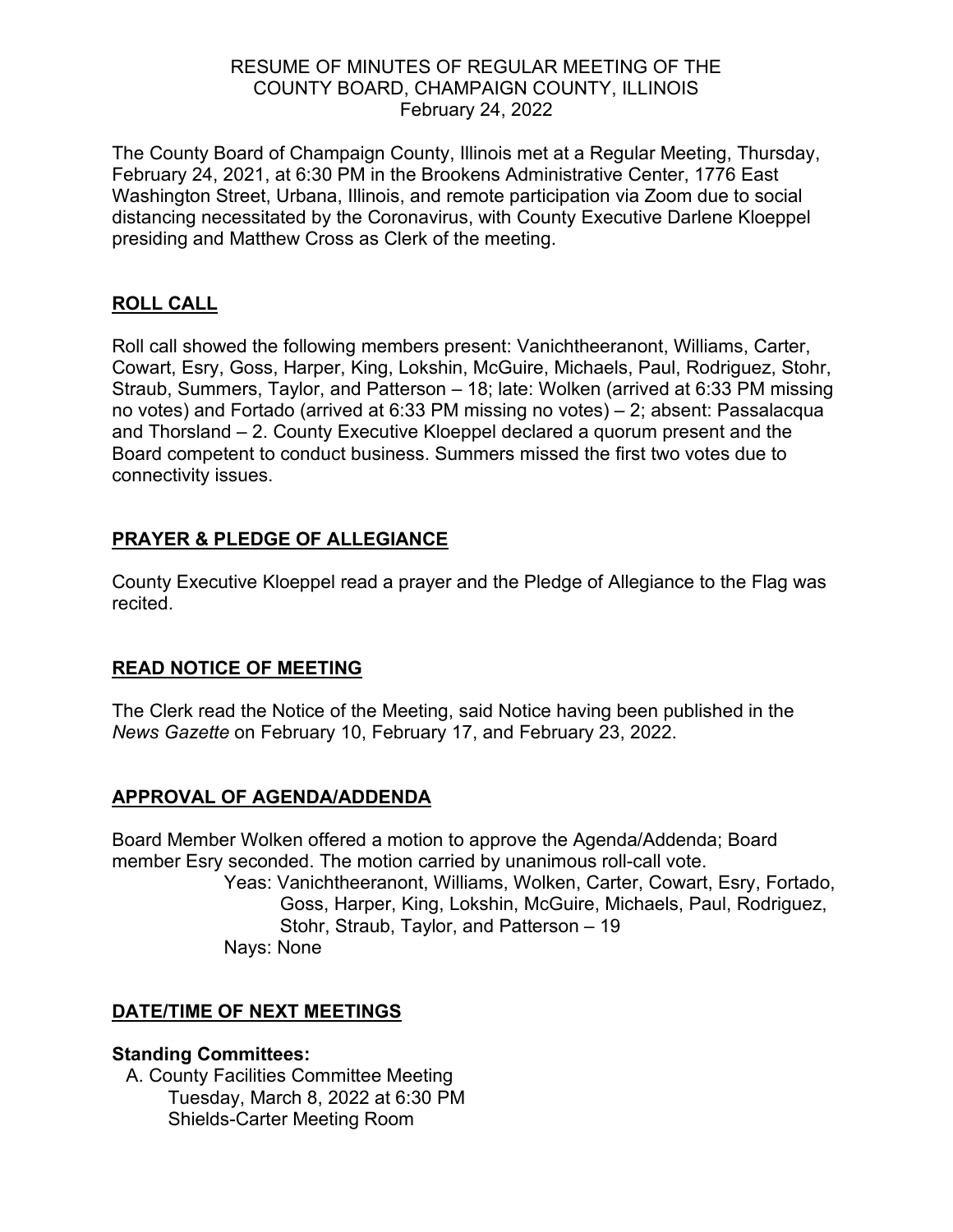Champaign County Board

February 24, 2022

- B. Environment & Land Use Committee Thursday, March 10, 2022 at 6:30 PM Shields-Carter Meeting Room
- C. Highway and Transportation Committee Meeting Friday, March 11, 2022 at 9 AM 1605 E Main Street, Urbana

# **Committee of the Whole:**

A. Justice & Social Services; Policy, Personnel, & Appointments; Finance Tuesday, March 15, 2022 at 6:30 PM Shields-Carter Meeting Room

### **County Board:**

A. Regular Meeting

Thursday, March 24, 2022 at 6:30 PM Shields-Carter Meeting Room

County Executive Kloeppel noted the county will resume in-person meetings in March 2022. She also noted the March 24, 2022 regular County Board Meeting will include the dedication of the Shields-Carter Meeting Room with a photographer; the photographer will also be available to take head shots of board members for the website.

# **PUBLIC PARTICIPATION**

John Bambenek of Mahomet spoke about a recent report by Edgar County Watchdogs about Board of Review members eating a \$140 Biaggi's meal charged to the county credit card and Mr. Bambenek questioned the oversight of Auditor Danos.

# **CONSENT AGENDA**

Board Member Taylor offered a motion to approve the Consent Agenda, comprising 25 resolutions (Nos. 2022-13, 2022-14, 2022-15, 2022-16, 2022-17, 2022-18, 2022-19, 2022-20, 2022-21, 2022-22, 2022-23, 2022-24, 2022-25, 2022-26, 2022-27, 2022-28, 2022-29, 2022-30, 2022-31, 2022-32, 2022-33, 2022-34, 2022-35, 2022-36 and 2022- 37); Board Member Michaels Vanichtheeranont. The motion carried by unanimous rollcall vote.

Yeas: Vanichtheeranont, Williams, Wolken, Carter, Cowart, Esry, Fortado, Goss, Harper, King, Lokshin, McGuire, Michaels, Paul, Rodriguez, Stohr, Straub, Taylor, and Patterson – 19 Nays: None

# **COMMUNICATIONS**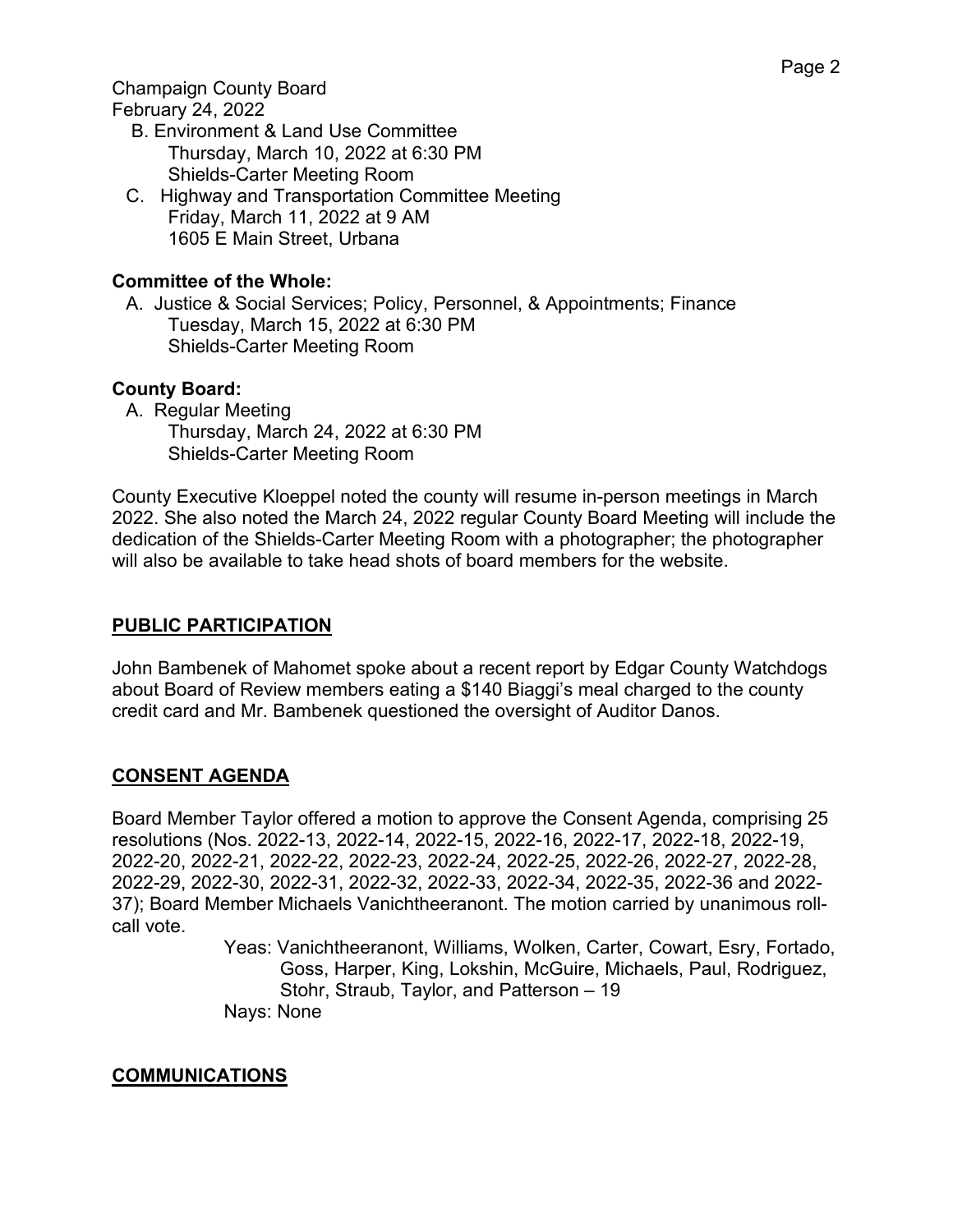Board Member Goss noted the Clerk's Office was closed Thursday, February 17 and Friday, February 18, 2022, due to inclement weather without authorization from County Executive Kloeppel. He also complained about the Freedom of Information Act (FOIA) requirements at the Clerk's Office.

# **APPROVAL OF MINUTES**

Board Member King offered a motion to approve the minutes of the Regular Meeting of the County Board of January 20, 2022; Board Member Michaels seconded. The motion carried by unanimous roll-call vote.

Yeas: Vanichtheeranont, Williams, Wolken, Carter, Cowart, Esry, Fortado, Goss, Harper, King, Lokshin, McGuire, Michaels, Paul, Rodriguez, Stohr, Straub, Summers, Taylor, and Patterson – 20 Nays: None

# **STANDING COMMITTEES**

### HIGHWAY AND TRANSPORTATION

County Executive Kloeppel noted the Summary of Action Taken for Highway and Transportation on February 4, 2022, was received and placed on file.

### COUNTY FACILITIES

County Executive Kloeppel noted the Summary of Action Taken for County Facilities on February 8, 2022, was received and placed on file.

### ENVIRONMENT AND LAND USE

County Executive Kloeppel noted the Summary of Action Taken for Environment and Land Use on February 10, 2022, was received and placed on file.

# **AREAS OF RESPONSIBILITY**

County Executive Kloeppel noted the Committee of the Whole (Justice and Social Services; Finance; Policy, Personnel, and Appointments) Summary of Action Taken February 15, 2022 Meeting was received and placed on file.

Board Member Taylor offered a motion to adopt Resolution No. 2022-38 directing the County Board to modify the Animal Control Ordinance; Board Member Rodriguez seconded. The motion carried by roll-call vote.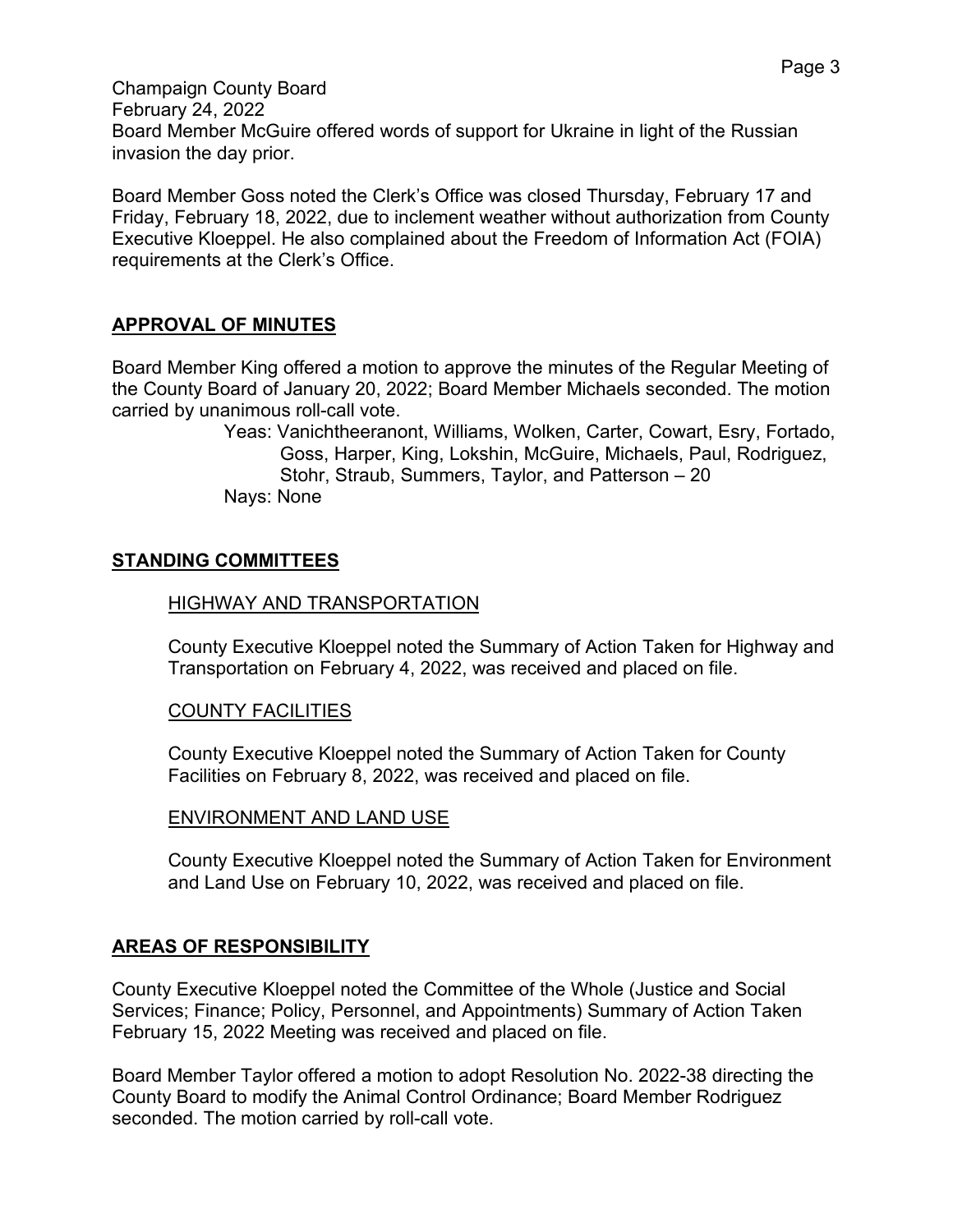Champaign County Board

February 24, 2022

- Yeas: Vanichtheeranont, Wolken, Carter, Cowart, Esry, Fortado, King, Lokshin, Michaels, Rodriguez, Stohr, Straub, Summers, Taylor, and Patterson – 15
- Nays: Williams, Goss, Harper, McGuire, and Paul 5

### **NEW BUSINESS**

Board Member Fortado offered an omnibus motion to adopt Resolutions No. 2022-39 authorizing payment of claims and No. 2022-40 authorizing purchases not following purchasing policy; Board Member Summers seconded. Auditor Danos and Board of Review Chair Bergee were invited to join the discussion. Auditor Danos noted the county purchasing policy is not comprehensive and compared a recent compliant purchase (Regional Planning Commission [RPC] gifts) and a non-compliant purchase (Board of Review meal) and he noted the Board of Review reimbursed the county for meals from Biaggi's and Jimmy Johns. Board Member Goss asked Board of Review Chair Bergee about the meal purchases; Board of Review Chair Bergee noted these were working lunches and he was under the impression that all county purchases were to be on the county credit cards. Board Member Goss asked about the fourth meal, as the Board of Review has three members; Board of Review Chair Bergee stated all Board of Review members' spouses were invited but only his spouse, Auditor Danos, was available to attend. Auditor Danos acknowledged his attendance and stated this was at the discretion of the Board of Review. Board of Review Chair Bergee noted the stress and difficulty of the job and offered to present a report at the March regular County Board Meeting. Board Member Rodriguez stated the reward of the job is the paycheck and noted she was a recipient one of the RPC gifts and offered to reimburse the county for the expense. Board Member Esry asked about the RPC gift purchases; County Executive Kloeppel noted that RPC has its own purchasing policy and own credit cards, and the County Board does not have oversight of RPC; Auditor Danos noted the RPC gift purchases were not on the non-compliant list. Board Member Paul asked about the \$20,000 Clerk website expense; Auditor Danos stated the expense was non-compliant because the Clerk's Office did not initially seek three separate bids. Board Member Michaels asked about the non-compliant American Recovery Plan Act (ARPA) emergency purchases; Auditor Danos stated it was a technicality caused by the timing of the expense. Board Member Fortado noted the county needs a clear credit card policy with training. Board Member Williams asked about County Executive Kloeppel's deauthorization of the Board of Review's meal purchase; County Executive Kloeppel stated the county purchasing policy regarding meal purchases is clear and can be found in the travel policy. Board Member Williams asked about the credit card used in the purchase; Board of Review Chair Bergee stated he used the County Assessor's credit card, which he had previously borrowed for a purchase and then copied for future use. Board Member Williams asked why, if the purchase was made on December 30, 2021 and reimbursed on January 10, 2022, the County Board was not informed of this earlier, as both the purchase and the reimbursement occurred prior to the January 20, 2022 regular County Board Meeting; Auditor Danos stated the credit card bill did not arrive until January 19, 2022, which was too late for its inclusion in the January 20, 2022 County Board Meeting. Board Member McGuire noted the county's meal purchase rule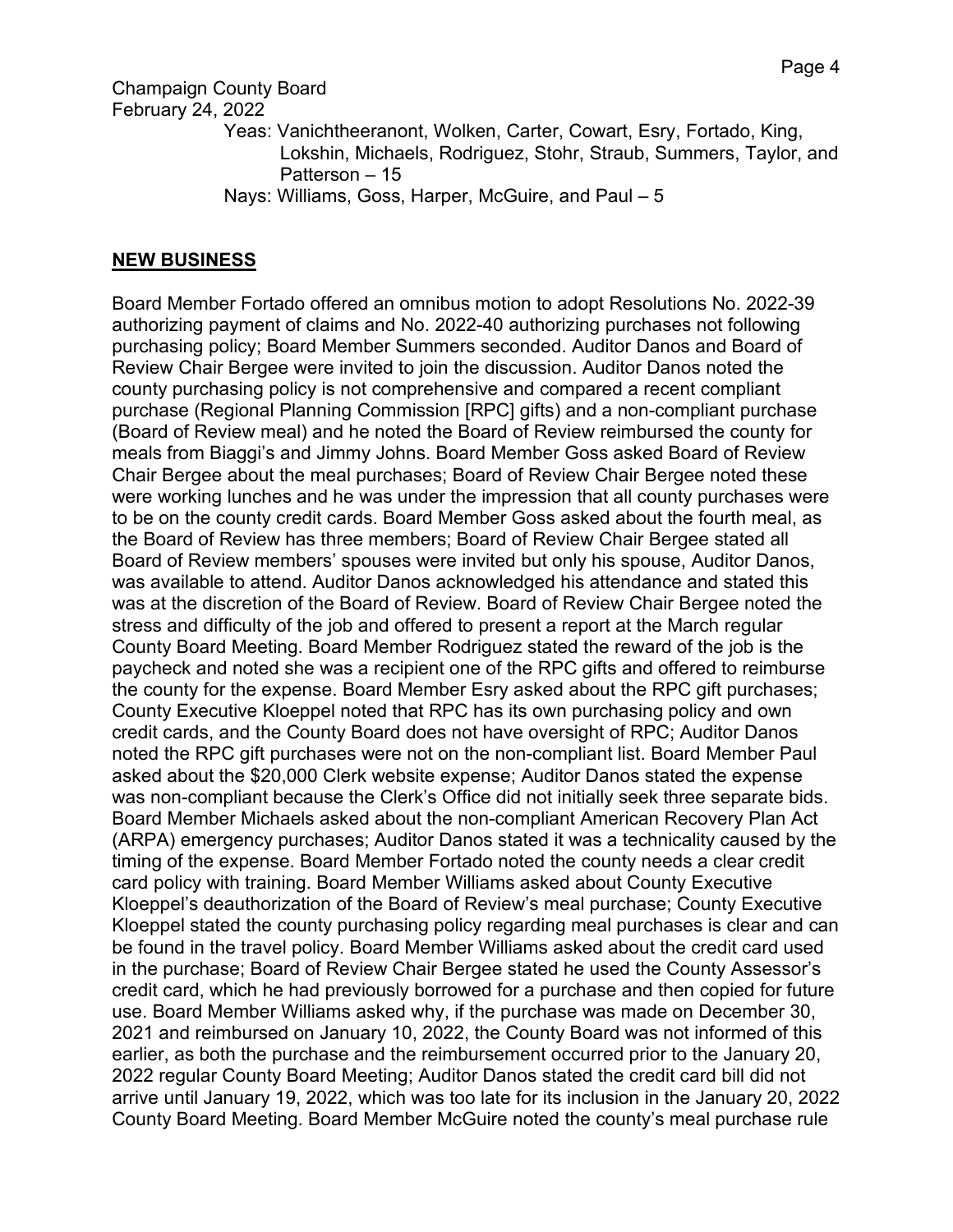Champaign County Board February 24, 2022 is well known and expressed concern about the Board of Review having copied the Accessor's Office's credit card. Board Member Rodriguez asked about the \$3.12 tip on the Biaggi's meal; Board of Review Chair stated it was a carry-out order and he was unsure of tipping in that circumstance. The omnibus motion carried by roll-call vote. Yeas: Vanichtheeranont, Williams, Wolken, Carter, Cowart, Fortado, King, Lokshin, Michaels, Rodriguez, Stohr, Straub, Summers, Taylor, and Patterson – 15 Nays: Esry, Goss, Harper, McGuire, and Paul – 5

# **OTHER BUSINESS**

Board Member Straub offered a motion to adopt Resolution No. 2022-41 authorizing Intergovernmental Agreements with: The Urbana & Champaign Sanitary District, The Village of Mahomet, and the Sangamon Valley Public Water District for assistance with residential water/wastewater account balances; Board Member Lokshin seconded. Board Member Williams thanked County Executive Kloeppel for taking the initiative on these agreements. The motion carried by unanimous roll-call vote.

Yeas: Vanichtheeranont, Williams, Wolken, Carter, Cowart, Esry, Fortado, Goss, Harper, King, Lokshin, McGuire, Michaels, Paul, Rodriguez, Stohr, Straub, Summers, Taylor, and Patterson – 20 Nays: None

Board Member Vanichtheeranont offered a motion to adopt Resolution No. 2022-42 authorizing award of contract to NICE Systems, Inc for a Digital Evidence Management System, pursuant to RFP 2021-011; Board Member Williams seconded. The motion carried by unanimous roll-call vote.

Yeas: Vanichtheeranont, Williams, Wolken, Carter, Cowart, Esry, Fortado, Goss, Harper, King, Lokshin, McGuire, Michaels, Paul, Rodriguez, Stohr, Straub, Summers, Taylor, and Patterson – 20 Nays: None

### **DISCUSSION/INFORMATION ONLY**

Brad Uken, Broadband Task Force Chair, gave an update. Board Member Carter expressed agreement with Mr. Uken's report, applauding its transparency and accessibility. Board Member Fortado praised the work of Mr. Uken and Board Member Carter on the Task Force; she noted the board will soon need to decide on retaining Finley Engineering for grant writing services and stated her support for public meetings paired with County Board study sessions.

ARPA Project Manager Kathy Larson provided updates on various ARPA projects. Board Member Fortado asked that future reports contain a simplified, accessible summary, rather than the very detailed report presented in the Agenda Packet. Board Member Summers thanked Ms. Larson for her work as the ARPA Project Manager.